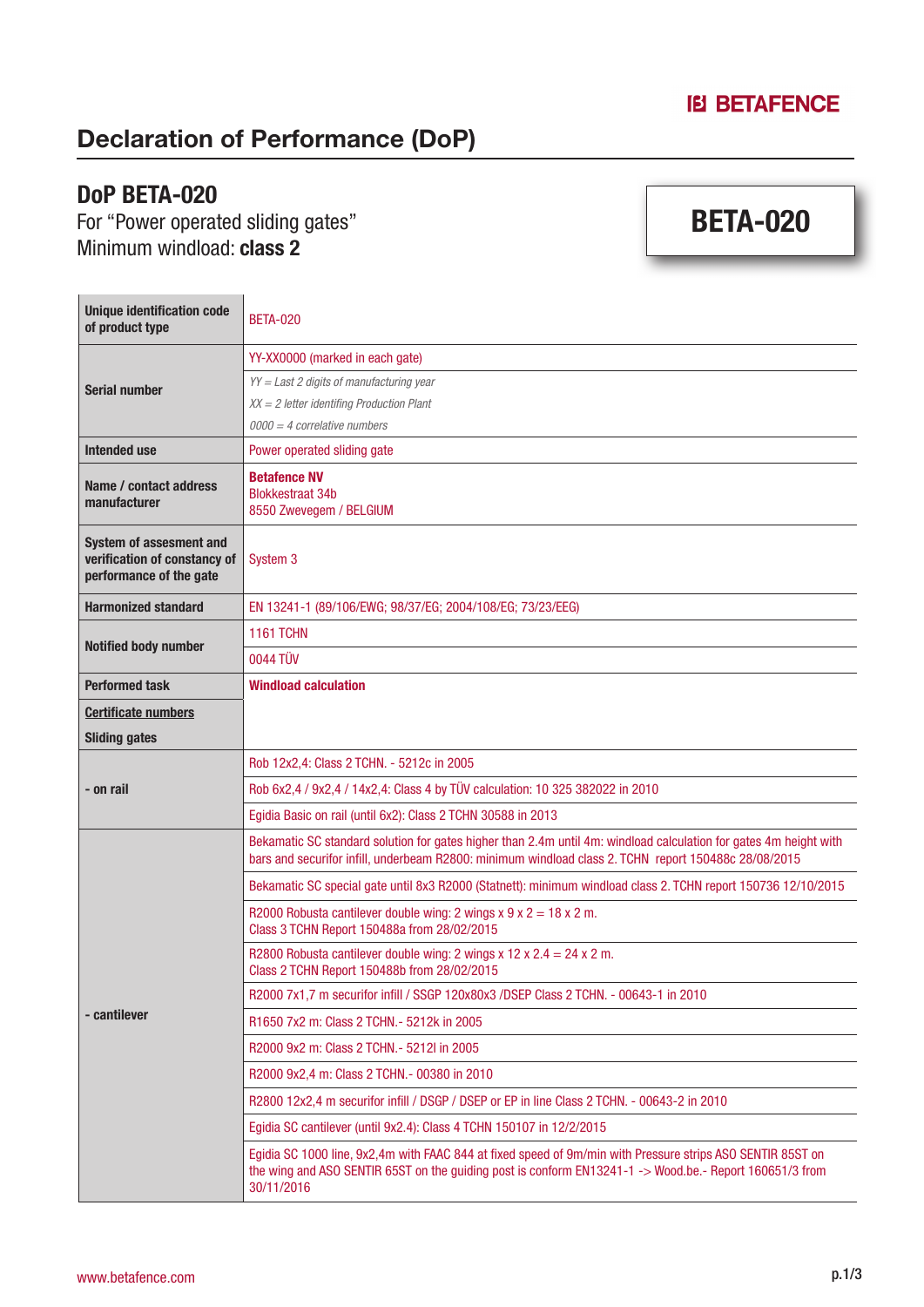# Declaration of Performance (DoP)

#### DoP BETA-020

For "Power operated sliding gates" Minimum windload: **class 2** 

# BETA-020

| <b>Harmonized standard</b>  | Method EN12445: Requirements EN 12453                                                                                                                                                                                                                                  |  |
|-----------------------------|------------------------------------------------------------------------------------------------------------------------------------------------------------------------------------------------------------------------------------------------------------------------|--|
| <b>Notified body number</b> | <b>1161 TCHN</b>                                                                                                                                                                                                                                                       |  |
|                             | 1002 SP Technical Research Institute of Sweden                                                                                                                                                                                                                         |  |
|                             | 0679 CSTB                                                                                                                                                                                                                                                              |  |
| <b>Performed task</b>       | Safety in use of power-operated sliding gate - measuring of FORCE LIMITATION                                                                                                                                                                                           |  |
| <b>Certificate numbers</b>  |                                                                                                                                                                                                                                                                        |  |
| <b>Sliding gates</b>        |                                                                                                                                                                                                                                                                        |  |
| - on rail                   | Egidia Basic on rail - FAAC721 with passive pressure strips until 6x2m and 225Kg.<br>Conform EN12453 -> CSTB ref.- BV13-548F                                                                                                                                           |  |
|                             | Egidia Basic on rail - FAAC721 with Active pressure strips until 6x2m and 225Kg.<br>Conform EN12453 -> CSTB ref. - BV13-548G                                                                                                                                           |  |
|                             | Robusta on rail - FAAC721 with Active pressure strips until 9x2.2m and 540Kg.<br>Conform EN12453 -> CSTB ref. - BV13-548C                                                                                                                                              |  |
|                             | Robusta on rail - FAAC746 with Active pressure strips until 9x2.2m and 540Kg.<br>Conform EN12453 -> CSTB ref.- BV13-548D                                                                                                                                               |  |
|                             | Robusta Plus.- RAIL2000 14x2,4m. Weight 860 kg. Conform EN12453 -> TCHN. 00321/4 in 2010                                                                                                                                                                               |  |
|                             | Robusta Plus.- RAIL1500 9x2,4m.+ extra weight. Weight 400 Kg Conform EN12453 -> TCHN. 00321/3 in 2010                                                                                                                                                                  |  |
|                             | Robusta Plus.- RAIL1000 6x2,4m. Weight 280 Kg. Conform EN12453 -> TCHN. 00321/2 in 2010                                                                                                                                                                                |  |
|                             | Robusta SR 500 Line & 1000 Line - Robusta Plus.- RAIL2000 14x2,4m. to EN12445:2000 -> TCHN. 140296-7 in<br>2014 with motor 844/746 active press strip wing and guiding post                                                                                            |  |
|                             | Robusta SR 100 Line - Robusta Plus - RAIL2000 14x2,4m. to EN12445:2000 -> TCHN. 140296-8 in 2014 with mo-<br>tor 721 passive press strip on the wing and active on the guiding post                                                                                    |  |
|                             | Robusta Plus.- R2000 9x2 m + extra weight. Weight 735Kg. Conform EN12445 -> TCHN. 00321/1 in 2010                                                                                                                                                                      |  |
| - cantilever                | Robusta SC 500 Line & 1000 Line - Robusta Plus.- cantilever 9x2,m. Conform EN12445:2000 -> TCHN. 140296-5 in<br>2014 with motor 844/746 active press strip wing and guiding post                                                                                       |  |
|                             | Robusta SC 100 Line - Robusta Plus - cantilever 9x2,m. Conform EN12445:2000 -> TCHN. 140296-6 in 2014 with<br>motor 721 passive press strip on the wing and active on the guiding post                                                                                 |  |
|                             | Force regulation certification for Bekamatic SC-27 FD: 8x3m at 27m/min speed, equipped with DAAB EP104 and<br>C850 motor from FAAC, wireless system JCM Transbord and safety strips Bircher and ASO, both tested.<br>SP Certification Body. Report 5P08241, 10/11/2015 |  |
|                             | Bekamatic 2800/2000 INDUSTRY (motor in cabinet), 12x2,4m with FAAC EP-104-01 SP conform EN13241-1 -> SP-<br>3P03215B in 2013                                                                                                                                           |  |
|                             | Bekamatic Classic 2000 (motor in the underbeam), 9x2m, TCHN conform EN12453 -> TCHN. 6194 in 2006                                                                                                                                                                      |  |
|                             | Bekamatic Classic 2800 (motor in the underbeam), 12x2,4m TCHN conform EN12453 -> TCHN. 6343-2 in 2006                                                                                                                                                                  |  |
|                             | Bekamatic SC 5000 Line - Bekamatic 2800/2000 INDUSTRY (motor in cabinet), 12x2,4m TCHN conform EN12453<br>-> TCHN. 6343-1 in 2006                                                                                                                                      |  |
|                             | Bekamatic SC 10000 Line - Bekamatic 2800/2000 INDUSTRY (motor in cabinet), 12x2,4m with DAAP EP-104-01 SP<br>conform EN13241-1 -> SP.- 3P03215B in 2013                                                                                                                |  |
|                             | Egidia SC.- cantilever 9x2,4m. Conform EN 12445:2000 -> TCHN. 150225 in 17/02/2015 with motor 746 and active<br>press strip in wing and guiding post                                                                                                                   |  |